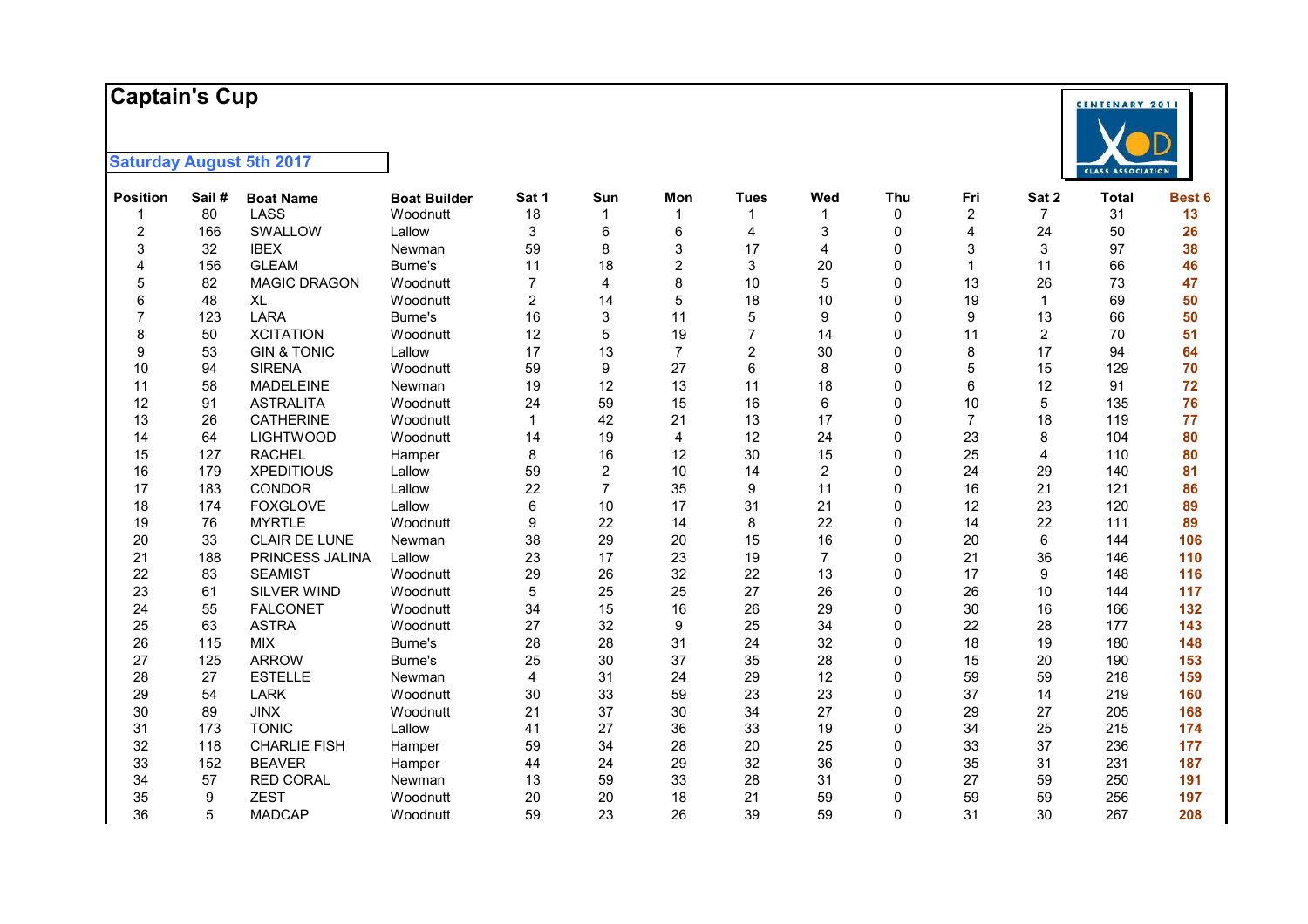| 37     | 192 | <b>FELIX</b>        | Latham   | 31 | 36 | 34 | 44 | 59 | 0 | 32 | 39 | 275 | 216 |
|--------|-----|---------------------|----------|----|----|----|----|----|---|----|----|-----|-----|
| 38     | 31  | <b>FRIVOL</b>       | Berthon  | 26 | 38 | 39 | 42 | 33 | 0 | 40 | 59 | 277 | 218 |
| 39     | 119 | <b>LONE STAR</b>    | Burne's  | 15 | 11 | 22 | 59 | 59 |   | 59 | 59 | 284 | 225 |
| 40     | 164 | <b>DIANA</b>        | Lallow   | 43 | 21 | 38 | 36 | 59 |   | 59 | 32 | 288 | 229 |
| 41     | 47  | <b>VANITY</b>       | Newman   | 37 | 35 | 59 | 37 | 35 |   | 38 | 59 | 300 | 241 |
| 42     | 74  | <b>FIONA</b>        | Woodnutt | 10 | 39 | 41 | 59 | 59 |   | 41 | 59 | 308 | 249 |
| 43     | 86  | <b>AORA</b>         | Woodnutt | 47 | 59 | 43 | 38 | 59 |   | 28 | 35 | 309 | 250 |
| 44     | 77  | <b>SUNSHINE</b>     | Woodnutt | 42 | 59 | 44 | 46 | 38 |   | 45 | 38 | 312 | 253 |
| 45     | 16  | <b>MYSTERY</b>      | Woodnutt | 40 | 59 | 42 | 40 | 59 | 0 | 42 | 33 | 315 | 256 |
| 46     | 49  | <b>ROSALITA</b>     | Woodnutt | 36 | 41 | 52 | 48 | 59 | 0 | 43 | 43 | 322 | 263 |
| 47     | 59  | <b>IONA</b>         | Newman   | 32 | 59 | 48 | 45 | 37 | 0 | 44 | 59 | 324 | 265 |
| 48     | 13  | <b>MISCHIEF</b>     | Newman   | 33 | 59 | 59 | 41 | 59 |   | 39 | 34 | 324 | 265 |
| 49     | 159 | <b>DUX</b>          | Hamper   | 35 | 59 | 53 | 53 | 42 |   | 47 | 40 | 329 | 270 |
| 50     | 18  | <b>NEFERTITI</b>    | Berthon  | 46 | 40 | 40 | 49 | 59 |   | 36 | 59 | 329 | 270 |
| 51     | 105 | <b>BLUE PHANTOM</b> | Hamper   | 59 | 43 | 45 | 43 | 39 |   | 59 | 45 | 333 | 274 |
| 52     | 121 | <b>CURLEW</b>       | Hamper   | 39 | 59 | 51 | 54 | 41 | U | 49 | 44 | 337 | 278 |
| 53     | 163 | MISS T              | Lallow   | 59 | 59 | 46 | 47 | 40 |   | 48 | 41 | 340 | 281 |
| 54     | 169 | <b>PERDIX</b>       | Lallow   | 45 | 44 | 49 | 52 | 59 | 0 | 51 | 42 | 342 | 283 |
| 55     | 157 | PARTY X             | Hamper   | 59 | 59 | 50 | 50 | 59 |   | 46 | 59 | 382 | 323 |
| 56     | 98  | <b>WAXWING</b>      | Hamper   | 59 | 59 | 47 | 51 | 59 | O | 50 | 59 | 384 | 325 |
| $= 57$ | 146 | <b>CAPRICE</b>      | Hamper   | 59 | 59 | 59 | 59 | 59 |   | 59 | 59 | 413 | 354 |
| $= 57$ | 128 | LITTLE X            | Hamper   | 59 | 59 | 59 | 59 | 59 | 0 | 59 | 59 | 413 | 354 |
|        |     |                     |          |    |    |    |    |    |   |    |    |     |     |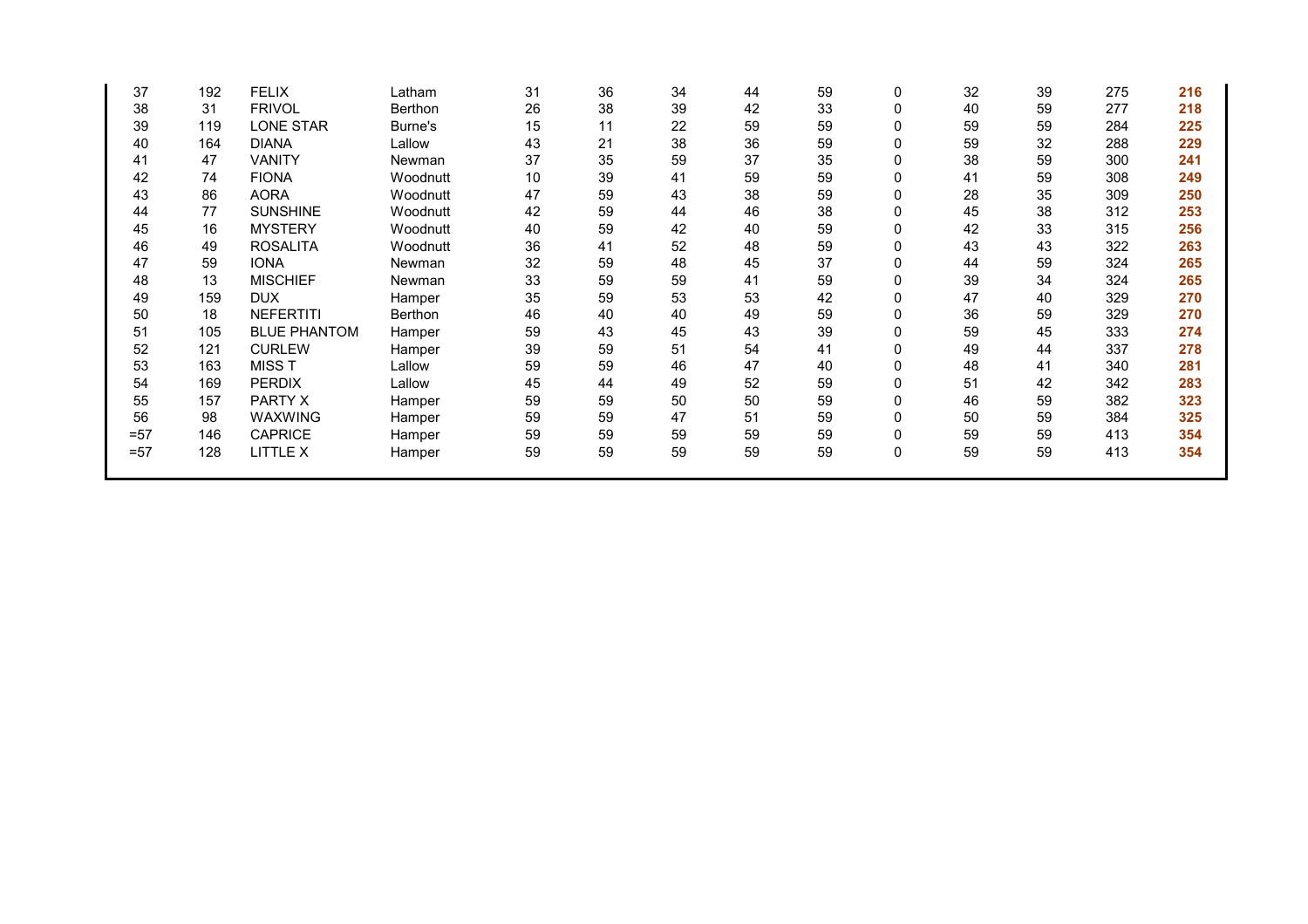# **Phillipson Challenge Shield**

| Div'n        | x   | <b>Boat Name</b>                 |     | Sat 1          | $\mathbf{x}$       | Sun         | X            | Mon            | X                  | Tue            | X            | Wed | $\mathbf x$ | Thu          | $\mathbf{x}$       | Fri                | $\mathbf{x}$ | Sat 2          | $\mathbf x$  | Total | <b>Best 6</b> |
|--------------|-----|----------------------------------|-----|----------------|--------------------|-------------|--------------|----------------|--------------------|----------------|--------------|-----|-------------|--------------|--------------------|--------------------|--------------|----------------|--------------|-------|---------------|
|              |     | <b>COWES DIVISION - 15 boats</b> |     |                |                    |             |              |                |                    |                |              |     |             |              |                    |                    |              |                |              |       |               |
| С            | 53  | <b>GIN &amp; TONIC</b>           |     | 17             | $\mathbf x$        | 13          | $\mathbf x$  | $\overline{7}$ | $\mathbf x$        | $\overline{c}$ | $\mathbf x$  | 30  |             | 0            | $\pmb{\mathsf{x}}$ | 8                  | $\mathbf x$  | 17             | $\mathbf x$  | 94    | 64            |
| C            | 64  | <b>LIGHTWOOD</b>                 |     | 14             | $\mathbf x$        | 19          | $\mathbf x$  | 4              | $\mathbf x$        | 12             | $\mathbf x$  | 24  |             | 0            | $\mathbf x$        | 23                 | $\mathbf x$  | 8              | $\pmb{\chi}$ | 104   | 80            |
| $\mathsf{C}$ | 127 | <b>RACHEL</b>                    |     | 8              | $\mathbf x$        | 16          | $\mathbf x$  | 12             | $\mathbf x$        | 30             |              | 15  | $\mathbf x$ | 0            | $\mathbf x$        | 25                 |              | $\overline{4}$ | $\mathbf{x}$ | 110   | 80            |
| $\mathsf C$  | 76  | <b>MYRTLE</b>                    |     | 9              | $\mathbf{x}$       | 22          | $\mathbf{x}$ | 14             | $\mathbf x$        | 8              | $\mathbf{x}$ | 22  | $\mathbf x$ | 0            | $\mathbf x$        | 14                 | $\mathbf x$  | 22             |              | 111   | 89            |
| C            | 83  | <b>SEAMIST</b>                   |     | 29             |                    | 26          |              | 32             |                    | 22             | $\mathbf{x}$ | 13  | $\mathbf x$ | 0            | $\pmb{\mathsf{x}}$ | 17                 | $\mathbf{x}$ | 9              | $\mathbf x$  | 148   | 116           |
| $\mathsf C$  | 173 | <b>TONIC</b>                     |     | 41             |                    | 27          |              | 36             |                    | 33             |              | 19  | $\mathbf x$ | 0            | $\mathbf x$        | 34                 |              | 25             |              | 215   | 174           |
| C            | 31  | <b>FRIVOL</b>                    |     | 26             |                    | 38          |              | 39             |                    | 42             |              | 33  |             | 0            | $\mathbf x$        | 40                 |              | 59             |              | 277   | 218           |
| С            | 86  | <b>AORA</b>                      |     | 47             |                    | 59          |              | 43             |                    | 38             |              | 59  |             | 0            | $\mathbf x$        | 28                 |              | 35             |              | 309   | 250           |
| $\mathsf C$  | 77  | <b>SUNSHINE</b>                  |     | 42             |                    | 59          |              | 44             |                    | 46             |              | 38  |             | 0            | $\mathbf{x}$       | 45                 |              | 38             |              | 312   | 253           |
| $\mathsf C$  | 18  | <b>NEFERTITI</b>                 |     | 46             |                    | 40          |              | 40             |                    | 49             |              | 59  |             | 0            | $\pmb{\mathsf{x}}$ | 36                 |              | 59             |              | 329   | 270           |
| C            | 105 | <b>BLUE PHANTOM</b>              |     | 59             |                    | 43          |              | 45             |                    | 43             |              | 39  |             | 0            | $\pmb{\mathsf{x}}$ | 59                 |              | 45             |              | 333   | 274           |
| $\mathsf{C}$ | 121 | <b>CURLEW</b>                    |     | 39             |                    | 59          |              | 51             |                    | 54             |              | 41  |             | $\mathbf{0}$ | $\mathbf x$        | 49                 |              | 44             |              | 337   | 278           |
| С            | 169 | <b>PERDIX</b>                    |     | 45             |                    | 44          |              | 49             |                    | 52             |              | 59  |             | 0            | $\mathbf x$        | 51                 |              | 42             |              | 342   | 283           |
| $\mathsf C$  | 157 | PARTY X                          |     | 59             |                    | 59          |              | 50             |                    | 50             |              | 59  |             | 0            | $\mathbf x$        | 46                 |              | 59             |              | 382   | 323           |
| C            | 98  | WAXWING                          |     | 59             |                    | 59          |              | 47             |                    | 51             |              | 59  |             | 0            | $\mathbf{x}$       | 50                 |              | 59             |              | 384   | 325           |
|              |     | <b>Total for Best Four</b>       |     | 48             |                    | 70          |              | 37             |                    | 44             |              | 69  |             | 0            |                    | 62                 |              | 38             |              |       |               |
|              |     | Discard Day (x)                  |     |                |                    | $\mathbf x$ |              |                |                    |                |              |     |             |              |                    |                    |              |                |              |       |               |
|              |     | <b>Cumulative Total</b>          | 298 |                |                    |             |              |                |                    |                |              |     |             |              |                    |                    |              |                |              |       |               |
|              |     |                                  |     |                |                    |             |              |                |                    |                |              |     |             |              |                    |                    |              |                |              |       |               |
|              |     |                                  |     |                |                    |             |              |                |                    |                |              |     |             |              |                    |                    |              |                |              |       |               |
|              |     |                                  |     |                |                    |             |              |                |                    |                |              |     |             |              |                    |                    |              |                |              |       |               |
|              |     | <b>HAMBLE DIVISION - 7 boats</b> |     |                |                    |             |              |                |                    |                |              |     |             |              |                    |                    |              |                |              |       |               |
| н            | 166 | SWALLOW                          |     | 3              | $\pmb{\mathsf{x}}$ | 6           | $\mathbf x$  | 6              | $\pmb{\mathsf{x}}$ | 4              | $\mathbf x$  | 3   | $\mathbf x$ | 0            | $\pmb{\mathsf{x}}$ | 4                  | $\mathbf x$  | 24             | $\mathbf x$  | 50    | 26            |
| H            | 27  | <b>ESTELLE</b>                   |     | $\overline{4}$ | $\mathbf x$        | 31          | $\mathbf x$  | 24             | $\mathbf x$        | 29             | $\mathbf{x}$ | 12  | $\mathbf x$ | 0            | $\mathbf x$        | 59                 |              | 59             |              | 218   | 159           |
| H            | 54  | <b>LARK</b>                      |     | 30             | $\mathbf{x}$       | 33          | $\mathbf{x}$ | 59             |                    | 23             | $\mathbf x$  | 23  | $\mathbf x$ | 0            | $\mathbf x$        | 37                 | $\mathbf{x}$ | 14             | $\mathbf x$  | 219   | 160           |
| H            | 118 | <b>CHARLIE FISH</b>              |     | 59             |                    | 34          | $\mathbf{x}$ | 28             | $\mathbf x$        | 20             | $\mathbf{x}$ | 25  | $\mathbf x$ | 0            | $\mathbf x$        | 33                 | $\mathbf x$  | 37             | $\mathbf x$  | 236   | 177           |
| H            | 13  | <b>MISCHIEF</b>                  |     | 33             |                    | 59          |              | 59             |                    | 41             |              | 59  |             | 0            | $\mathbf x$        | 39                 | $\mathbf{x}$ | 34             | $\mathbf{x}$ | 324   | 265           |
| H            | 59  | <b>IONA</b>                      |     | 32             | $\mathbf{x}$       | 59          |              | 48             | $\mathbf x$        | 45             |              | 37  |             | 0            | $\mathbf x$        | 44                 |              | 59             |              | 324   | 265           |
| H            | 146 | <b>CAPRICE</b>                   |     | 59             |                    | 59          |              | 59             |                    | 59             |              | 59  |             | 0            | $\mathbf{x}$       | 59                 |              | 59             |              | 413   | 354           |
|              |     | <b>Total for Best Four</b>       |     | 69             |                    | 104         |              | 106            |                    | 76             |              | 63  |             | 0            |                    | 113                |              | 109            |              |       |               |
|              |     | Discard Day (x)                  |     |                |                    |             |              |                |                    |                |              |     |             |              |                    | $\pmb{\mathsf{x}}$ |              |                |              |       |               |
|              |     | <b>Cumulative Total</b>          | 527 |                |                    |             |              |                |                    |                |              |     |             |              |                    |                    |              |                |              |       |               |

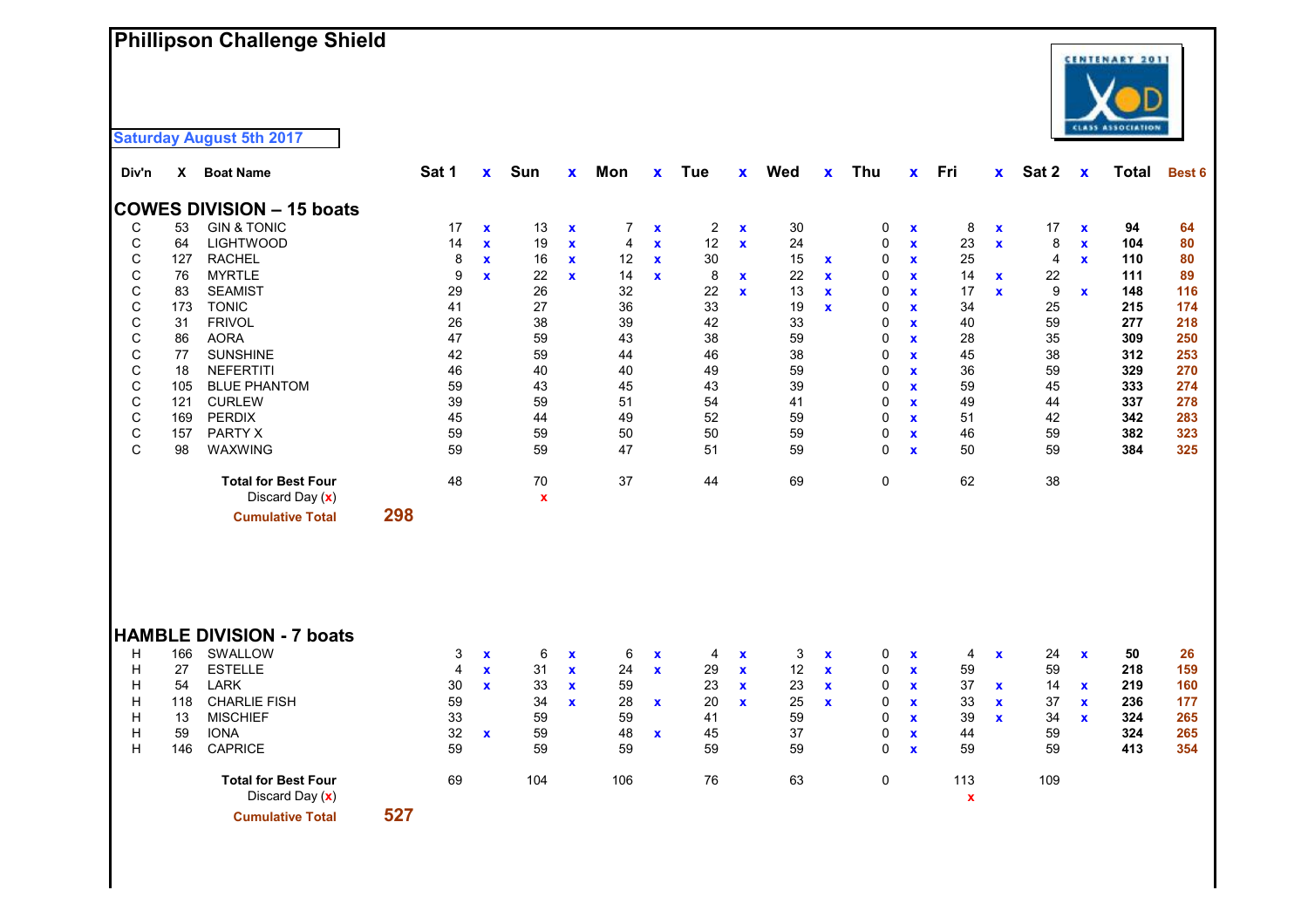|                                                               | 80<br>82<br>50<br>91<br>26<br>174<br>188<br>55<br>152<br>192                          | <b>ITCHENOR DIVISION -10 boats</b><br><b>LASS</b><br><b>MAGIC DRAGON</b><br><b>XCITATION</b><br><b>ASTRALITA</b><br><b>CATHERINE</b><br><b>FOXGLOVE</b><br>PRINCESS JALINA<br><b>FALCONET</b><br><b>BEAVER</b><br>FELIX<br><b>Total for Best Four</b><br>Discard Day (x)  |     | 18<br>$\overline{7}$<br>12<br>24<br>$\mathbf{1}$<br>$\,6$<br>23<br>34<br>44<br>31<br>26 | $\mathbf x$<br>$\mathbf{x}$<br>$\mathbf{x}$<br>$\mathbf{x}$  | $\mathbf 1$<br>4<br>5<br>59<br>42<br>10<br>17<br>15<br>24<br>36<br>20                         | $\boldsymbol{\mathsf{x}}$<br>$\pmb{\mathsf{x}}$<br>$\mathbf{x}$<br>$\mathbf x$ | $\mathbf{1}$<br>8<br>19<br>15<br>21<br>17<br>23<br>16<br>29<br>34<br>40<br>$\pmb{\mathsf{x}}$ | $\mathbf x$<br>$\mathbf x$<br>$\mathbf{x}$<br>$\mathbf{x}$  | $\mathbf{1}$<br>10<br>$\overline{7}$<br>16<br>13<br>31<br>19<br>26<br>32<br>44<br>31 | $\pmb{\chi}$<br>$\mathbf x$<br>$\mathbf{x}$<br>$\mathbf{x}$ | 1<br>5<br>14<br>6<br>17<br>21<br>$\overline{7}$<br>29<br>36<br>59<br>19               | $\mathbf x$<br>$\pmb{\mathsf{x}}$<br>$\pmb{\mathsf{x}}$<br>$\mathbf x$ | 0<br>0<br>$\mathbf 0$<br>$\mathbf 0$<br>$\mathbf 0$<br>0<br>$\mathbf 0$<br>0<br>$\pmb{0}$<br>$\mathbf 0$<br>$\mathsf{O}\xspace$                                 | $\mathbf{x}$<br>$\mathbf x$<br>$\mathbf{x}$<br>$\mathbf{x}$<br>$\mathbf{x}$<br>$\mathbf{x}$<br>$\mathbf{x}$<br>$\mathbf{x}$<br>$\pmb{\chi}$<br>$\mathbf{x}$                                               | $\overline{c}$<br>13<br>11<br>10<br>$\overline{7}$<br>12<br>21<br>30<br>35<br>32<br>30 | $\mathbf x$<br>$\mathbf x$<br>$\mathbf x$<br>$\mathbf{x}$       | $\overline{7}$<br>26<br>$\overline{c}$<br>5<br>18<br>23<br>36<br>16<br>31<br>39<br>30 | $\mathbf x$<br>$\mathbf x$<br>$\mathbf x$<br>$\mathbf{x}$       | 31<br>73<br>70<br>135<br>119<br>120<br>146<br>166<br>231<br>275                       | 13<br>47<br>51<br>76<br>77<br>89<br>110<br>132<br>187<br>216                        |
|---------------------------------------------------------------|---------------------------------------------------------------------------------------|---------------------------------------------------------------------------------------------------------------------------------------------------------------------------------------------------------------------------------------------------------------------------|-----|-----------------------------------------------------------------------------------------|--------------------------------------------------------------|-----------------------------------------------------------------------------------------------|--------------------------------------------------------------------------------|-----------------------------------------------------------------------------------------------|-------------------------------------------------------------|--------------------------------------------------------------------------------------|-------------------------------------------------------------|---------------------------------------------------------------------------------------|------------------------------------------------------------------------|-----------------------------------------------------------------------------------------------------------------------------------------------------------------|-----------------------------------------------------------------------------------------------------------------------------------------------------------------------------------------------------------|----------------------------------------------------------------------------------------|-----------------------------------------------------------------|---------------------------------------------------------------------------------------|-----------------------------------------------------------------|---------------------------------------------------------------------------------------|-------------------------------------------------------------------------------------|
|                                                               |                                                                                       | <b>Cumulative Total</b>                                                                                                                                                                                                                                                   | 156 |                                                                                         |                                                              |                                                                                               |                                                                                |                                                                                               |                                                             |                                                                                      |                                                             |                                                                                       |                                                                        |                                                                                                                                                                 |                                                                                                                                                                                                           |                                                                                        |                                                                 |                                                                                       |                                                                 |                                                                                       |                                                                                     |
| L<br>L<br>L<br>L<br>L<br>L<br>L<br>L<br>L<br>L<br>L<br>L<br>L | 32<br>48<br>179<br>183<br>33<br>63<br>57<br>9<br>$\sqrt{5}$<br>119<br>164<br>47<br>16 | <b>LYMINGTON DIVISION - 13 boats</b><br><b>IBEX</b><br><b>XL</b><br><b>XPEDITIOUS</b><br><b>CONDOR</b><br><b>CLAIR DE LUNE</b><br><b>ASTRA</b><br><b>RED CORAL</b><br><b>ZEST</b><br><b>MADCAP</b><br><b>LONE STAR</b><br><b>DIANA</b><br><b>VANITY</b><br><b>MYSTERY</b> |     | 59<br>$\overline{2}$<br>59<br>22<br>38<br>27<br>13<br>20<br>59<br>15<br>43<br>37<br>40  | $\mathbf{x}$<br>$\mathbf x$<br>$\mathbf{x}$<br>$\mathbf{x}$  | 8<br>14<br>$\sqrt{2}$<br>$\overline{7}$<br>29<br>32<br>59<br>20<br>23<br>11<br>21<br>35<br>59 | $\boldsymbol{\mathsf{x}}$<br>$\mathbf x$<br>$\mathbf{x}$<br>$\mathbf x$        | 3<br>5<br>10<br>35<br>20<br>9<br>33<br>18<br>26<br>22<br>38<br>59<br>42                       | $\mathbf x$<br>$\mathbf{x}$<br>$\mathbf x$<br>$\mathbf{x}$  | 17<br>18<br>14<br>9<br>15<br>25<br>28<br>21<br>39<br>59<br>36<br>37<br>40            | $\pmb{\chi}$<br>$\mathbf x$<br>$\mathbf{x}$<br>$\mathbf x$  | 4<br>10<br>$\overline{c}$<br>11<br>16<br>34<br>31<br>59<br>59<br>59<br>59<br>35<br>59 | $\pmb{\mathsf{x}}$<br>$\mathbf x$<br>$\mathbf x$<br>$\mathbf{x}$       | 0<br>$\mathsf{O}\xspace$<br>$\mathbf 0$<br>0<br>0<br>$\mathbf 0$<br>$\mathbf 0$<br>$\mathbf 0$<br>$\mathbf 0$<br>$\mathbf 0$<br>0<br>$\mathbf 0$<br>$\mathbf 0$ | $\mathbf x$<br>$\mathbf{x}$<br>$\mathbf x$<br>$\mathbf{x}$<br>$\mathbf x$<br>$\mathbf{x}$<br>$\mathbf{x}$<br>$\mathbf{x}$<br>$\mathbf{x}$<br>$\mathbf{x}$<br>$\mathbf{x}$<br>$\pmb{\chi}$<br>$\mathbf{x}$ | 3<br>19<br>24<br>16<br>20<br>22<br>27<br>59<br>31<br>59<br>59<br>38<br>42              | X<br>$\pmb{\chi}$<br>$\mathbf x$<br>$\mathbf x$                 | 3<br>$\mathbf{1}$<br>29<br>21<br>6<br>28<br>59<br>59<br>30<br>59<br>32<br>59<br>33    | $\mathbf x$<br>$\mathbf x$<br>$\mathbf x$<br>$\pmb{\mathsf{x}}$ | 97<br>69<br>140<br>121<br>144<br>177<br>250<br>256<br>267<br>284<br>288<br>300<br>315 | 38<br>50<br>81<br>86<br>106<br>143<br>191<br>197<br>208<br>225<br>229<br>241<br>256 |
|                                                               |                                                                                       | <b>Total for Best Four</b><br>Discard Day (x)                                                                                                                                                                                                                             |     | 50                                                                                      |                                                              | 28                                                                                            |                                                                                | 27                                                                                            |                                                             | 55                                                                                   |                                                             | 27                                                                                    |                                                                        | $\mathsf{O}\xspace$                                                                                                                                             |                                                                                                                                                                                                           | 58<br>$\pmb{\mathsf{x}}$                                                               |                                                                 | 31                                                                                    |                                                                 |                                                                                       |                                                                                     |
| P<br>P<br>P<br>P<br>P                                         | 123<br>58<br>61<br>89<br>74                                                           | <b>Cumulative Total</b><br><b>PARKSTONE DIVISION - 4 boats</b><br>LARA<br><b>MADELEINE</b><br><b>SILVER WIND</b><br><b>JINX</b><br><b>FIONA</b><br><b>Total for Best Four</b><br>Discard Day (x)                                                                          | 218 | 16<br>19<br>5<br>21<br>10<br>50                                                         | $\mathbf{x}$<br>$\mathbf{x}$<br>$\mathbf{x}$<br>$\mathbf{x}$ | 3<br>12<br>25<br>37<br>39<br>77                                                               | $\mathbf x$<br>$\mathbf x$<br>$\mathbf x$<br>$\mathbf x$                       | 11<br>13<br>25<br>30<br>41<br>79                                                              | $\mathbf x$<br>$\mathbf{x}$<br>$\mathbf{x}$<br>$\mathbf{x}$ | 5<br>11<br>27<br>34<br>59<br>77                                                      | $\mathbf x$<br>$\mathbf x$<br>$\mathbf x$<br>$\mathbf{x}$   | 9<br>18<br>26<br>27<br>59<br>80<br>$\boldsymbol{\mathsf{x}}$                          | $\pmb{\chi}$<br>$\mathbf x$<br>$\pmb{\mathsf{x}}$<br>$\mathbf x$       | 0<br>$\mathsf{O}\xspace$<br>0<br>0<br>$\mathbf 0$<br>$\mathbf 0$                                                                                                | $\mathbf x$<br>$\mathbf x$<br>$\mathbf{x}$<br>$\mathbf{x}$<br>$\mathbf{x}$                                                                                                                                | 9<br>6<br>26<br>29<br>41<br>70                                                         | $\mathbf x$<br>$\pmb{\mathsf{x}}$<br>$\mathbf x$<br>$\mathbf x$ | 13<br>12<br>10<br>27<br>59<br>62                                                      | $\mathbf x$<br>$\pmb{\chi}$<br>$\mathbf x$<br>$\mathbf x$       | 66<br>91<br>144<br>205<br>308                                                         | 50<br>72<br>117<br>168<br>249                                                       |
|                                                               |                                                                                       | <b>Cumulative Total</b>                                                                                                                                                                                                                                                   | 415 |                                                                                         |                                                              |                                                                                               |                                                                                |                                                                                               |                                                             |                                                                                      |                                                             |                                                                                       |                                                                        |                                                                                                                                                                 |                                                                                                                                                                                                           |                                                                                        |                                                                 |                                                                                       |                                                                 |                                                                                       |                                                                                     |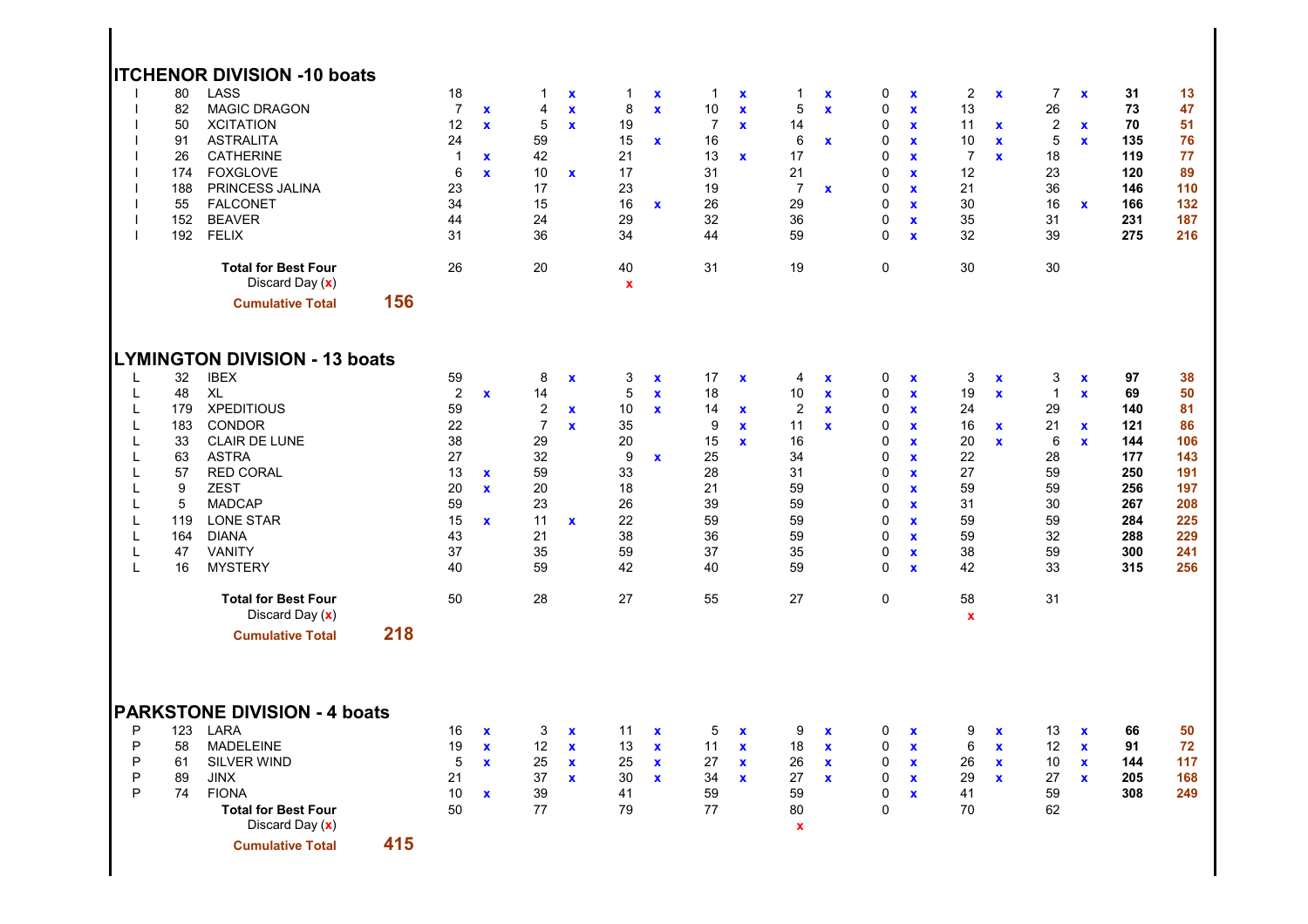|  |  |  |  | YARMOUTH DIVISION - 8 boats |  |
|--|--|--|--|-----------------------------|--|
|--|--|--|--|-----------------------------|--|

|   | 156 | <b>GLEAM</b>               |     | 11          | $\mathbf x$  | 18 | $\mathbf{x}$ |    | $\mathbf x$  | 3  | $\mathbf{x}$ | 20 | $\mathbf x$  |   | $\mathbf x$  |             |             | 11 |              | 66  | 46  |
|---|-----|----------------------------|-----|-------------|--------------|----|--------------|----|--------------|----|--------------|----|--------------|---|--------------|-------------|-------------|----|--------------|-----|-----|
|   | 94  | <b>SIRENA</b>              |     | 59          |              | 9  | X            | 27 | $\mathbf{x}$ | 6  | $\mathbf x$  | 8  | $\mathbf{x}$ | 0 | $\mathbf x$  | $5^{\circ}$ | $\mathbf x$ | 15 | $\mathbf{x}$ | 129 | 70  |
|   | 115 | <b>MIX</b>                 |     | 28          | $\mathbf{x}$ | 28 | $\mathbf{x}$ | 31 | $\mathbf{x}$ | 24 | $\mathbf x$  | 32 | $\mathbf x$  | 0 | $\mathbf x$  | 18          | X           | 19 | $\mathbf x$  | 180 | 148 |
|   | 125 | <b>ARROW</b>               |     | 25          | $\mathbf{x}$ | 30 | $\mathbf x$  | 37 | $\mathbf{x}$ | 35 | $\mathbf{x}$ | 28 | $\mathbf{x}$ | 0 | $\mathbf{x}$ | 15          | $\mathbf x$ | 20 | $\mathbf{x}$ | 190 | 153 |
|   | 49  | ROSALITA                   |     | 36          |              | 41 |              | 52 |              | 48 |              | 59 |              |   | $\mathbf{x}$ | 43          |             | 43 |              | 322 | 263 |
|   | 159 | <b>DUX</b>                 |     | 35          | $\mathbf{x}$ | 59 |              | 53 |              | 53 |              | 42 |              |   | $\mathbf{x}$ | 47          |             | 40 |              | 329 | 270 |
| v | 163 | MISS T                     |     | 59          |              | 59 |              | 46 |              | 47 |              | 40 |              | 0 | $\mathbf x$  | 48          |             | 41 |              | 340 | 281 |
|   | 128 | LITTLE X                   |     | 59          |              | 59 |              | 59 |              | 59 |              | 59 |              | 0 | $\mathbf x$  | 59          |             | 59 |              | 413 | 354 |
|   |     | <b>Total for Best Four</b> |     | 99          |              | 85 |              | 97 |              | 68 |              | 88 |              |   |              | 39          |             | 65 |              |     |     |
|   |     | Discard Day $(x)$          |     | $\mathbf x$ |              |    |              |    |              |    |              |    |              |   |              |             |             |    |              |     |     |
|   |     | <b>Cumulative Total</b>    | 442 |             |              |    |              |    |              |    |              |    |              |   |              |             |             |    |              |     |     |
|   |     |                            |     |             |              |    |              |    |              |    |              |    |              |   |              |             |             |    |              |     |     |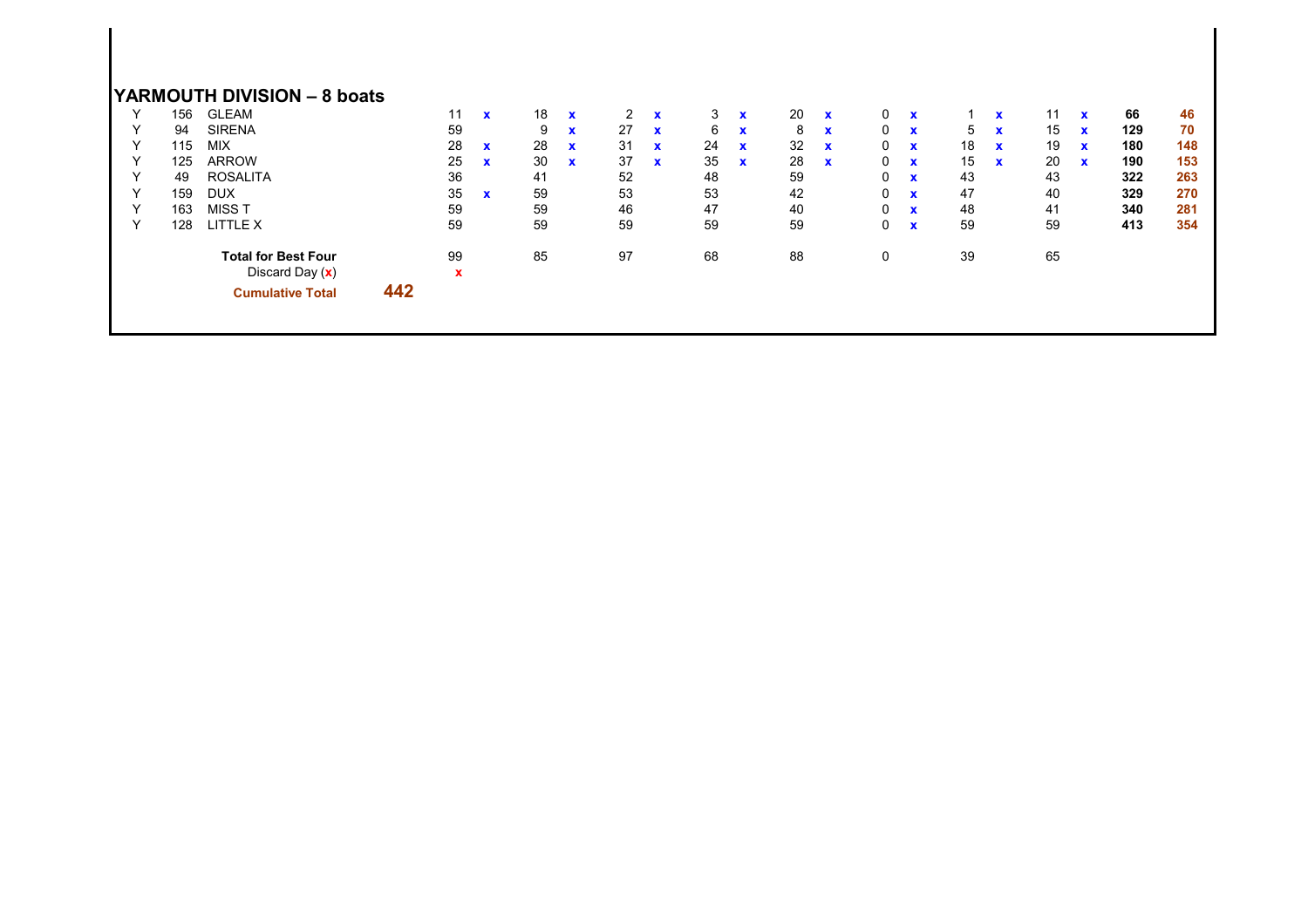|     | <b>Old Masters</b><br><b>Saturday August 5th 2017</b> |       |     |     |             |     |     |     |       | <b>CENTENARY 2011</b><br><b>CLASS ASSOCIATION</b> |               |
|-----|-------------------------------------------------------|-------|-----|-----|-------------|-----|-----|-----|-------|---------------------------------------------------|---------------|
| pos | <b>Name</b>                                           | Sat 1 | Sun | Mon | <b>Tues</b> | Wed | Thu | Fri | Sat 2 | Total                                             | <b>Best 6</b> |
|     | <b>PRINCESS JALINA</b>                                | 23    | 17  | 23  | 19          |     | 0   | 21  | 36    | 146                                               | 110           |
| 2   | <b>SILVER WIND</b>                                    | 5     | 25  | 25  | 27          | 26  | 0   | 26  | 10    | 144                                               | 117           |
| 3   | <b>FELIX</b>                                          | 31    | 36  | 34  | 44          | 59  | 0   | 32  | 39    | 275                                               | 216           |
| 4   | <b>LONE STAR</b>                                      | 15    | 11  | 22  | 59          | 59  | 0   | 59  | 59    | 284                                               | 225           |
| 5   | <b>DIANA</b>                                          | 43    | 21  | 38  | 36          | 59  | 0   | 59  | 32    | 288                                               | 229           |
| 6   | <b>FIONA</b>                                          | 10    | 39  | 41  | 59          | 59  | 0   | 41  | 59    | 308                                               | 249           |
| 7   | <b>MYSTERY</b>                                        | 40    | 59  | 42  | 40          | 59  | 0   | 42  | 33    | 315                                               | 256           |
| 8   | <b>WAXWING</b>                                        | 59    | 59  | 47  | 51          | 59  | 0   | 50  | 59    | 384                                               | 325           |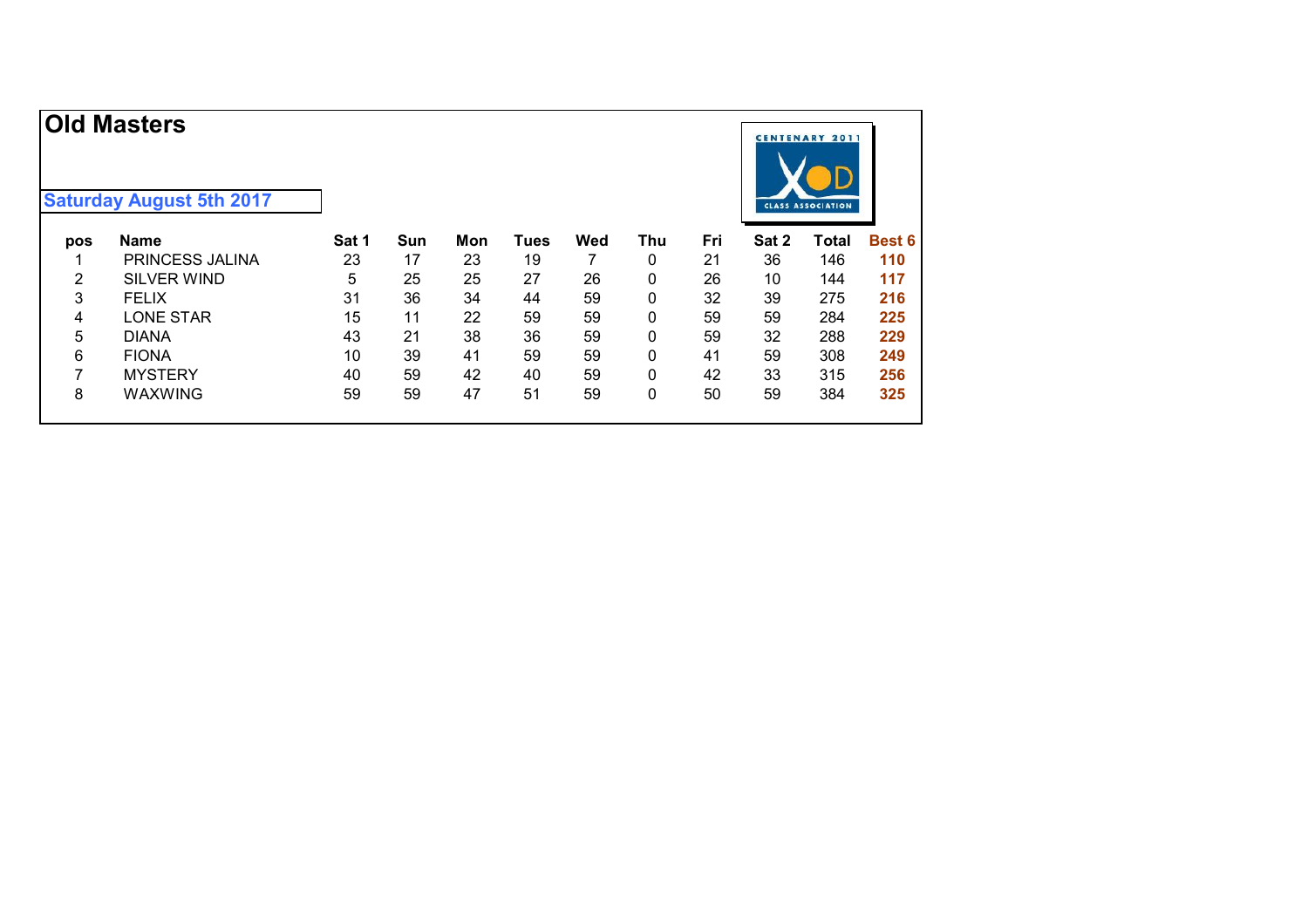## **Alex Jones Veterans Cup I**

### **Saturday August 5th 2017**

| pos | Name                 | Sat 1 | Sun | Mon | Tues | Wed | <b>Thu</b> | Fri | Sat 2 | Total | <b>Best 6</b> |
|-----|----------------------|-------|-----|-----|------|-----|------------|-----|-------|-------|---------------|
|     | <b>IBEX</b>          | 59    | 8   | 3   | 17   | 4   | 0          | 3   | 3     | 97    | 38            |
| 2   | <b>XCITATION</b>     | 12    | 5   | 19  |      | 14  |            | 11  | ົ     | 70    | 51            |
| 3   | <b>CLAIR DE LUNE</b> | 38    | 29  | 20  | 15   | 16  |            | 20  | 6     | 144   | 106           |
| 4   | <b>ESTELLE</b>       | 4     | 31  | 24  | 29   | 12  |            | 59  | 59    | 218   | 159           |
| 5   | <b>MADCAP</b>        | 59    | 23  | 26  | 39   | 59  |            | 31  | 30    | 267   | 208           |
| 6   | <b>FRIVOL</b>        | 26    | 38  | 39  | 42   | 33  |            | 40  | 59    | 277   | 218           |
|     | VANITY               | 37    | 35  | 59  | 37   | 35  |            | 38  | 59    | 300   | 241           |
| 8   | <b>MYSTERY</b>       | 40    | 59  | 42  | 40   | 59  |            | 42  | 33    | 315   | 256           |
| 9   | <b>ROSALITA</b>      | 36    | 41  | 52  | 48   | 59  |            | 43  | 43    | 322   | 263           |
| 10  | <b>MISCHIEF</b>      | 33    | 59  | 59  | 41   | 59  |            | 39  | 34    | 324   | 265           |
| 11  | <b>NEFERTITI</b>     | 46    | 40  | 40  | 49   | 59  |            | 36  | 59    | 329   | 270           |
| 12  | XL                   |       | 14  | 5   | 18   | 10  | 0          | 19  |       | 69    | 50            |
| 13  | <b>CATHERINE</b>     |       | 42  | 21  | 13   | 17  | 0          |     | 18    | 119   | 77            |

**Saturday August 5th 2017**

**Alex Jones Veterans Cup II**

| pos | Name                   | Sat 1 | Sun | Mon | Tues | Wed | Thu | Fri | Sat 2 | Total | <b>Best 6</b> |
|-----|------------------------|-------|-----|-----|------|-----|-----|-----|-------|-------|---------------|
|     | <b>GIN &amp; TONIC</b> | 17    | 13  |     | ົ    | 30  | 0   | 8   | 17    | 94    | 64            |
| 2   | <b>MADELEINE</b>       | 19    | 12  | 13  | 11   | 18  | 0   | 6   | 12    | 91    | 72            |
| 3   | LIGHTWOOD              | 14    | 19  | 4   | 12   | 24  | 0   | 23  | 8     | 104   | 80            |
| 4   | <b>MYRTLE</b>          | 9     | 22  | 14  | 8    | 22  | 0   | 14  | 22    | 111   | 89            |
| 5   | <b>SILVER WIND</b>     | 5     | 25  | 25  | 27   | 26  | 0   | 26  | 10    | 144   | 117           |
| 6   | <b>FALCONET</b>        | 34    | 15  | 16  | 26   | 29  | 0   | 30  | 16    | 166   | 132           |
|     | <b>ASTRA</b>           | 27    | 32  | 9   | 25   | 34  | 0   | 22  | 28    | 177   | 143           |
| 8   | LARK                   | 30    | 33  | 59  | 23   | 23  | 0   | 37  | 14    | 219   | 160           |
| 9   | <b>RED CORAL</b>       | 13    | 59  | 33  | 28   | 31  | 0   | 27  | 59    | 250   | 191           |
| 10  | <b>ZEST</b>            | 20    | 20  | 18  | 21   | 59  | 0   | 59  | 59    | 256   | 197           |
| 11  | <b>FIONA</b>           | 10    | 39  | 41  | 59   | 59  | 0   | 41  | 59    | 308   | 249           |
| 12  | <b>SUNSHINE</b>        | 42    | 59  | 44  | 46   | 38  | 0   | 45  | 38    | 312   | 253           |
| 13  | <b>IONA</b>            | 32    | 59  | 48  | 45   | 37  | 0   | 44  | 59    | 324   | 265           |



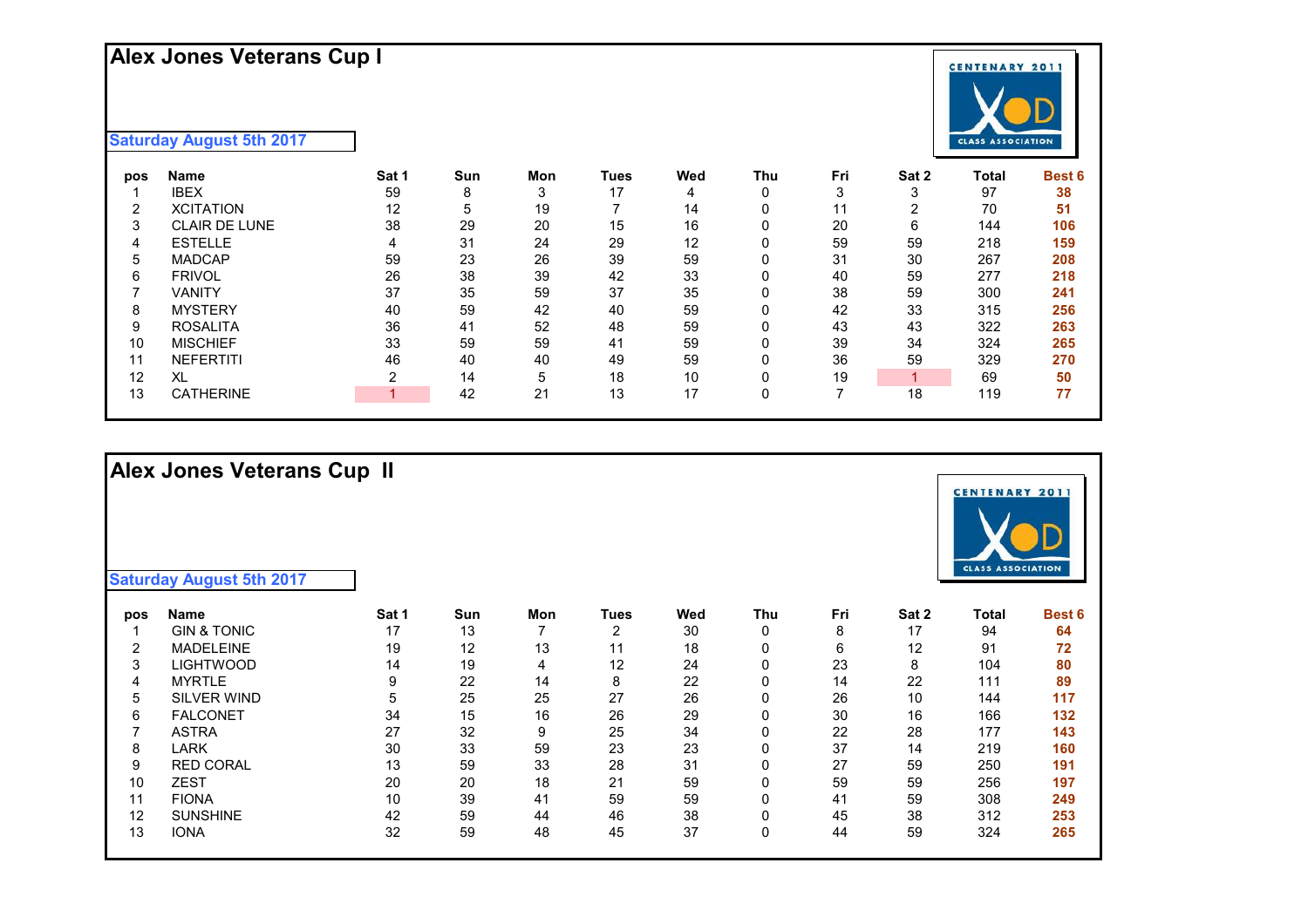## **Alex Jones Veterans Cup III**



| pos    | Name                | Sat 1 | Sun | Mon | Tues | Wed | Thu | Fri    | Sat 2 | Total          | <b>Best 6</b> |
|--------|---------------------|-------|-----|-----|------|-----|-----|--------|-------|----------------|---------------|
|        | <b>MAGIC DRAGON</b> |       |     | 8   | 10   | 5   |     | 13     | 26    | 73             | 47            |
| c      | <b>SIRENA</b>       | 59    |     | 27  | 6    | 8   |     | G      | 15    | 129            | 70            |
| 2<br>ບ | <b>ASTRALITA</b>    | 24    | 59  | 15  | 16   | 6   |     | 10     | 5     | 135            | 76            |
| 4      | <b>SEAMIST</b>      | 29    | 26  | 32  | 22   | 13  |     | 17     | 9     | 148            | 116           |
| 5.     | JINX                | 21    | 37  | 30  | 34   | 27  |     | 29     | 27    | 205            | 168           |
| 6      | <b>AORA</b>         | 47    | 59  | 43  | 38   | 59  |     | 28     | 35    | 309            | 250           |
|        | WAXWING             | 59    | 59  | 47  | 51   | 59  |     | 50     | 59    | 384            | 325           |
|        | LASS                | 18    |     |     |      |     |     | റ<br>৴ |       | 3 <sup>1</sup> | 13            |

# **Alex Jones Veterans Cup IV**

| pos | Name                | Sat 1 | Sun    | Mon | Tues | Wed | Thu | Fri | Sat 2 | Total | <b>Best 6</b> |
|-----|---------------------|-------|--------|-----|------|-----|-----|-----|-------|-------|---------------|
|     | LARA                | 16    | ົ<br>J | 11  | 5    | 9   |     | 9   | 13    | 66    | 50            |
| റ   | <b>RACHEL</b>       | 8     | 16     | 12  | 30   | 15  |     | 25  | 4     | 110   | 80            |
| 3   | <b>MIX</b>          | 28    | 28     | 31  | 24   | 32  |     | 18  | 19    | 180   | 148           |
| 4   | <b>ARROW</b>        | 25    | 30     | 37  | 35   | 28  |     | 15  | 20    | 190   | 153           |
| 5   | CHARLIE FISH        | 59    | 34     | 28  | 20   | 25  |     | 33  | 37    | 236   | 177           |
| 6   | LONE STAR           | 15    | 11     | 22  | 59   | 59  |     | 59  | 59    | 284   | 225           |
|     | <b>BLUE PHANTOM</b> | 59    | 43     | 45  | 43   | 39  |     | 59  | 45    | 333   | 274           |
| 8   | <b>CURLEW</b>       | 39    | 59     | 51  | 54   | 41  |     | 49  | 44    | 337   | 278           |
| 9   | LITTLE X            | 59    | 59     | 59  | 59   | 59  |     | 59  | 59    | 413   | 354           |
|     |                     |       |        |     |      |     |     |     |       |       |               |



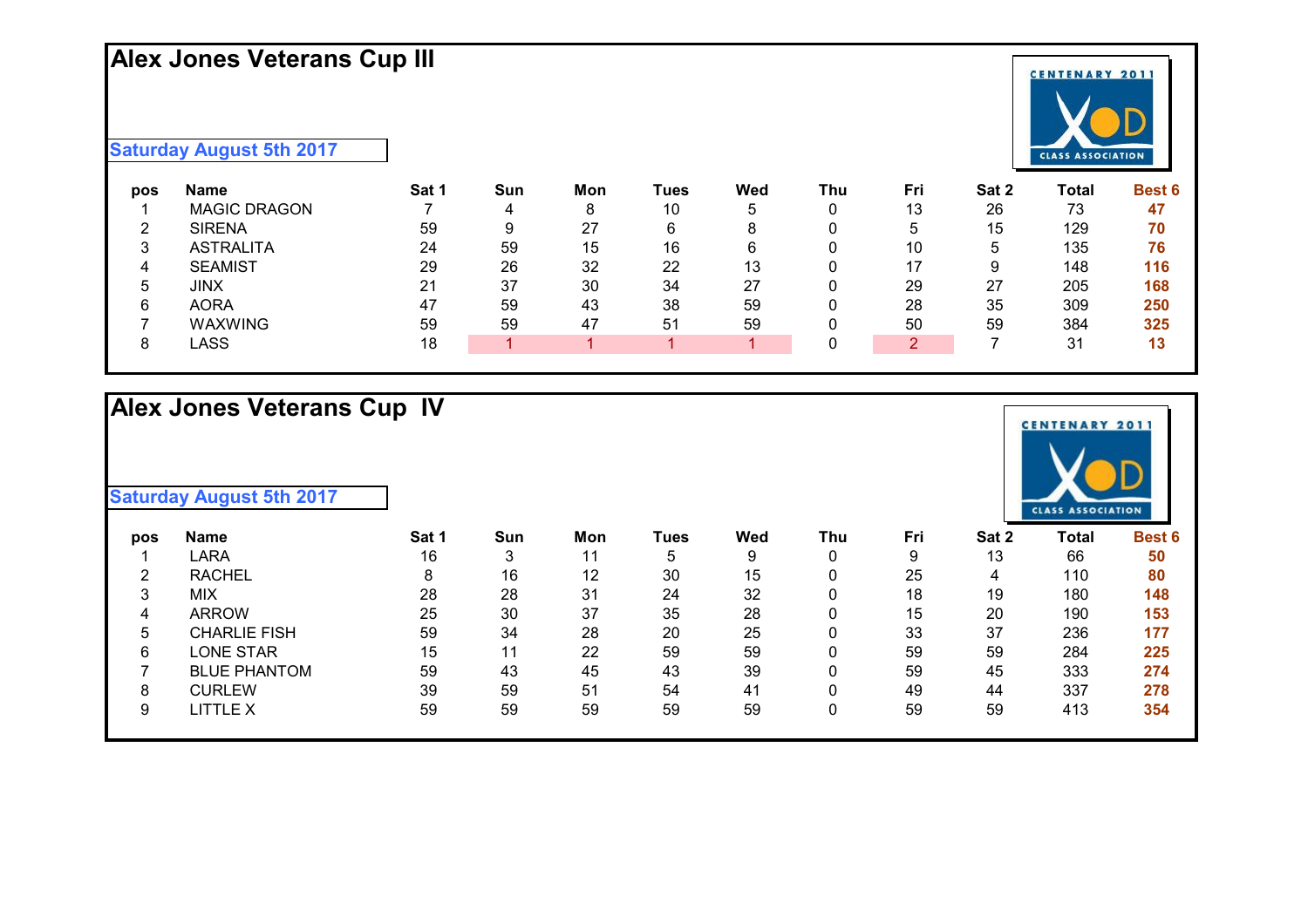|     | <b>Captain's Crystal</b><br><b>Saturday August 5th 2017</b> |       |     |     |      |     |              |     |       | <b>CENTENARY 2011</b>    |               |
|-----|-------------------------------------------------------------|-------|-----|-----|------|-----|--------------|-----|-------|--------------------------|---------------|
|     |                                                             |       |     |     |      |     |              |     |       | <b>CLASS ASSOCIATION</b> |               |
| pos | <b>Name</b>                                                 | Sat 1 | Sun | Mon | Tues | Wed | Thu          | Fri | Sat 2 | <b>Total</b>             | <b>Best 6</b> |
| 1   | <b>SILVER WIND</b>                                          | 5     | 25  | 25  | 27   | 26  | 0            | 26  | 10    | 144                      | 117           |
| 2   | <b>MIX</b>                                                  | 28    | 28  | 31  | 24   | 32  | $\mathbf{0}$ | 18  | 19    | 180                      | 148           |
| 3   | <b>ARROW</b>                                                | 25    | 30  | 37  | 35   | 28  | 0            | 15  | 20    | 190                      | 153           |
| 4   | <b>ESTELLE</b>                                              | 4     | 31  | 24  | 29   | 12  | 0            | 59  | 59    | 218                      | 159           |
| 5   | <b>BEAVER</b>                                               | 44    | 24  | 29  | 32   | 36  | 0            | 35  | 31    | 231                      | 187           |
| 6   | <b>RED CORAL</b>                                            | 13    | 59  | 33  | 28   | 31  | 0            | 27  | 59    | 250                      | 191           |
| 7   | <b>FELIX</b>                                                | 31    | 36  | 34  | 44   | 59  | 0            | 32  | 39    | 275                      | 216           |
| 8   | <b>AORA</b>                                                 | 47    | 59  | 43  | 38   | 59  | 0            | 28  | 35    | 309                      | 250           |
| 9   | <b>MYSTERY</b>                                              | 40    | 59  | 42  | 40   | 59  | 0            | 42  | 33    | 315                      | 256           |
| 10  | <b>ROSALITA</b>                                             | 36    | 41  | 52  | 48   | 59  | 0            | 43  | 43    | 322                      | 263           |
| 11  | <b>MISCHIEF</b>                                             | 33    | 59  | 59  | 41   | 59  | 0            | 39  | 34    | 324                      | 265           |
| 12  | <b>BLUE PHANTOM</b>                                         | 59    | 43  | 45  | 43   | 39  | 0            | 59  | 45    | 333                      | 274           |
| 13  | <b>CURLEW</b>                                               | 39    | 59  | 51  | 54   | 41  | 0            | 49  | 44    | 337                      | 278           |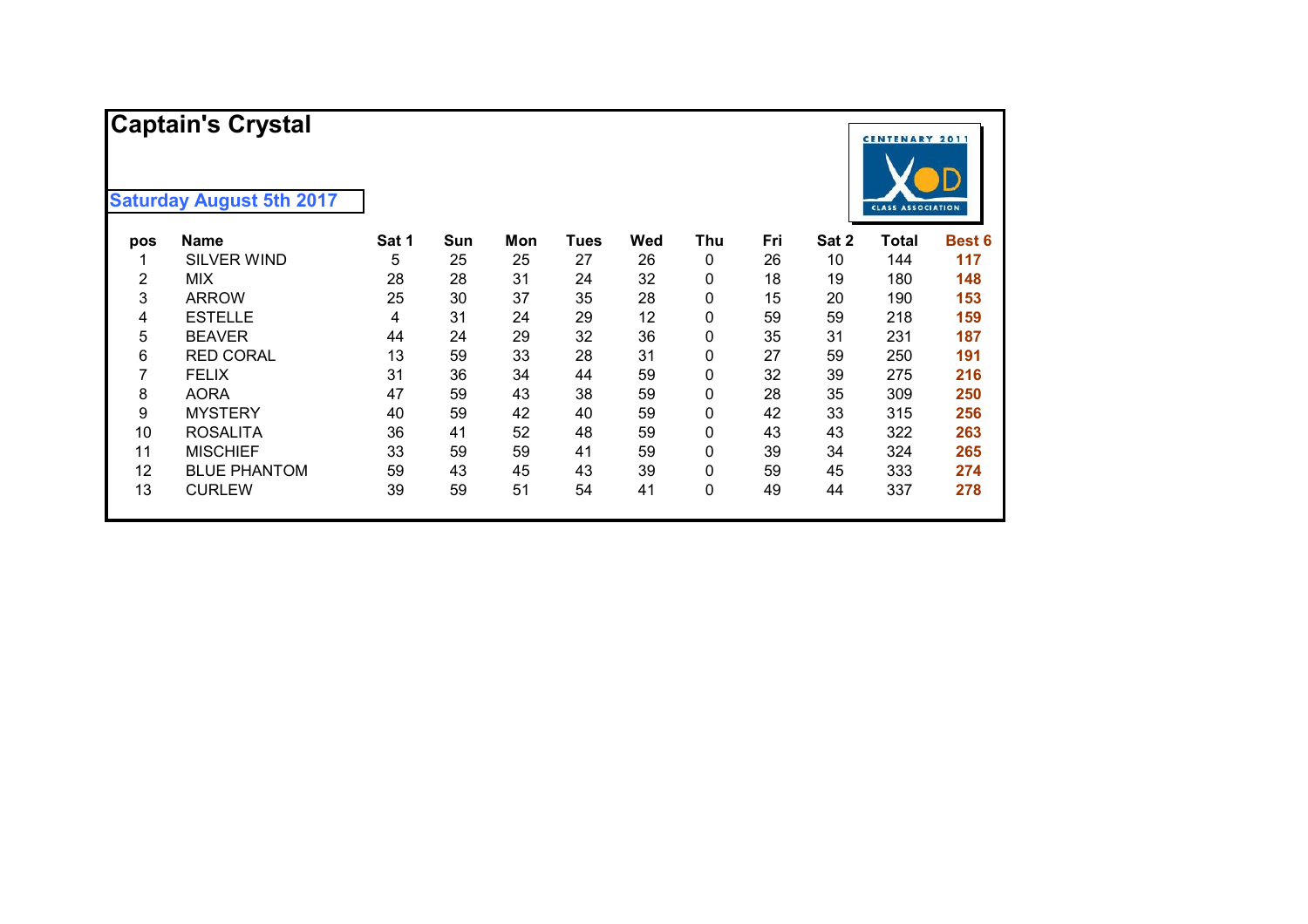|     | <b>Ladies Trophy</b><br><b>Saturday August 5th 2017</b> |       |     |     |      |     |     |     |       | <b>CENTENARY 2011</b><br><b>CLASS ASSOCIATION</b> |               |
|-----|---------------------------------------------------------|-------|-----|-----|------|-----|-----|-----|-------|---------------------------------------------------|---------------|
| pos | <b>Name</b>                                             | Sat 1 | Sun | Mon | Tues | Wed | Thu | Fri | Sat 2 | Total                                             | <b>Best 6</b> |
|     | <b>RACHEL</b>                                           | 8     | 16  | 12  | 30   | 15  | 0   | 25  | 4     | 110                                               | 80            |
| 2   | <b>MYRTLE</b>                                           | 9     | 22  | 14  | 8    | 22  | 0   | 14  | 22    | 111                                               | 89            |
| 3   | <b>TONIC</b>                                            | 41    | 27  | 36  | 33   | 19  | 0   | 34  | 25    | 215                                               | 174           |
| 4   | <b>AORA</b>                                             | 47    | 59  | 43  | 38   | 59  | 0   | 28  | 35    | 309                                               | 250           |
| 5   | PARTY X                                                 | 59    | 59  | 50  | 50   | 59  | 0   | 46  | 59    | 382                                               | 323           |

| XOD Under 25 Cup |                                 |       |     |     |             |     |     |     |       |                                                   |               |
|------------------|---------------------------------|-------|-----|-----|-------------|-----|-----|-----|-------|---------------------------------------------------|---------------|
|                  | <b>Saturday August 5th 2017</b> |       |     |     |             |     |     |     |       | <b>CENTENARY 2011</b><br><b>CLASS ASSOCIATION</b> |               |
| pos              | <b>Name</b>                     | Sat 1 | Sun | Mon | <b>Tues</b> | Wed | Thu | Fri | Sat 2 | Total                                             | <b>Best 6</b> |
|                  | <b>CLAIR DE LUNE</b>            | 38    | 29  | 20  | 15          | 16  | 0   | 20  | 6     | 144                                               | 106           |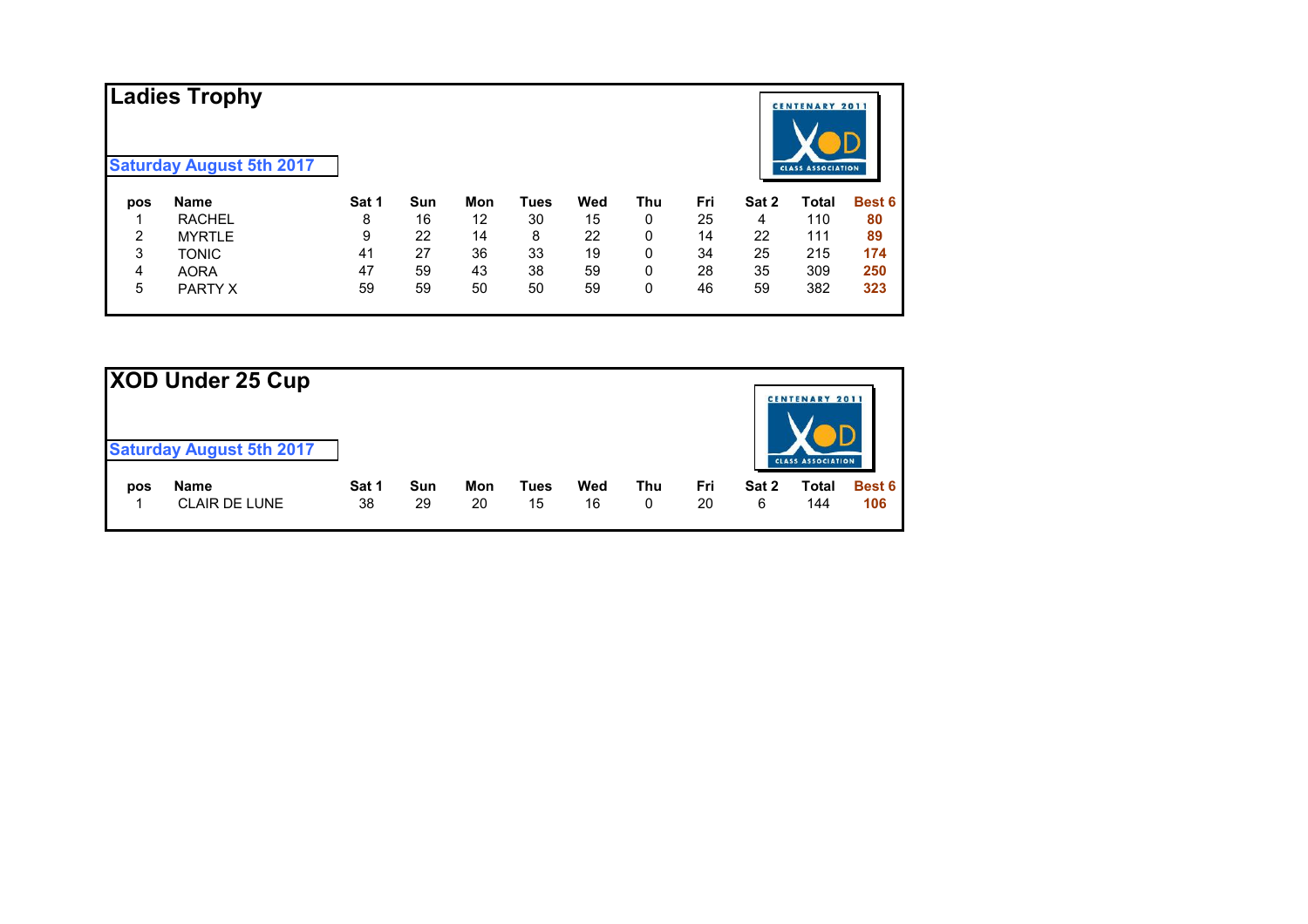## **L i f ebo a t Spoons**

| 12<br>23<br><b>LIGHTWOOD</b><br>14<br>19<br>24<br>0<br>4<br>7<br>35<br>9<br>16<br><b>CONDOR</b><br>22<br>11<br>2<br>0<br>22<br>3<br>26<br>32<br>17<br><b>SEAMIST</b><br>29<br>13<br>0<br>5<br>25<br>25<br>27<br>SILVER WIND<br>26<br>$\mathbf{0}$<br>26<br>4<br>28<br>31<br>32<br>18<br>5<br>28<br>24<br>$\mathbf{0}$<br><b>MIX</b><br>30<br>28<br>25<br>37<br>35<br>15<br>6<br><b>ARROW</b><br>$\mathbf{0}$<br>21<br>27<br>37<br><b>JINX</b><br>30<br>34<br>$\mathbf{0}$<br>29<br><b>TONIC</b><br>27<br>36<br>33<br>19<br>34<br>8<br>41<br>0<br><b>RED CORAL</b><br>13<br>59<br>33<br>31<br>27<br>9<br>28<br>0<br>10<br><b>MADCAP</b><br>23<br>26<br>39<br>59<br>31<br>59<br>$\mathbf{0}$<br>36<br>34<br>59<br>32<br><b>FELIX</b><br>31<br>44<br>$\mathbf{0}$<br>11<br>21<br>38<br>36<br>59<br>12<br><b>DIANA</b><br>43<br>59<br>$\mathbf{0}$<br>35<br>13<br>37<br>59<br>37<br>35<br>38<br><b>VANITY</b><br>0<br>39<br>59<br>14<br><b>FIONA</b><br>10<br>41<br>59<br>0<br>41<br>15<br><b>AORA</b><br>47<br>59<br>59<br>43<br>38<br>0<br>28<br>16<br><b>MYSTERY</b><br>59<br>42<br>59<br>$\mathbf{0}$<br>42<br>40<br>40<br>52<br>17<br><b>ROSALITA</b><br>36<br>41<br>48<br>59<br>$\mathbf{0}$<br>43<br>59<br>33<br>59<br>59<br>41<br>39<br>18<br><b>MISCHIEF</b><br>$\mathbf{0}$<br>19<br><b>DUX</b><br>35<br>59<br>53<br>53<br>42<br>47<br>$\mathbf{0}$<br><b>NEFERTITI</b><br>59<br>20<br>40<br>40<br>49<br>0<br>36<br>46<br><b>CURLEW</b><br>41<br>21<br>39<br>59<br>51<br>54<br>49<br>0<br>22<br>WAXWING<br>59<br>47<br>51<br>59<br>0<br>59<br>50<br>23<br><b>CAPRICE</b><br>59<br>59<br>59<br>59<br>59<br>$\mathbf{0}$<br>59 | pos | <b>Name</b> | Sat 1 | Sun | Mon | <b>Tues</b> | Wed | Thu | Fri | Sat 2 | <b>Total</b> | Best 6 |
|------------------------------------------------------------------------------------------------------------------------------------------------------------------------------------------------------------------------------------------------------------------------------------------------------------------------------------------------------------------------------------------------------------------------------------------------------------------------------------------------------------------------------------------------------------------------------------------------------------------------------------------------------------------------------------------------------------------------------------------------------------------------------------------------------------------------------------------------------------------------------------------------------------------------------------------------------------------------------------------------------------------------------------------------------------------------------------------------------------------------------------------------------------------------------------------------------------------------------------------------------------------------------------------------------------------------------------------------------------------------------------------------------------------------------------------------------------------------------------------------------------------------------------------------------------------------------------------------------------------------------------|-----|-------------|-------|-----|-----|-------------|-----|-----|-----|-------|--------------|--------|
|                                                                                                                                                                                                                                                                                                                                                                                                                                                                                                                                                                                                                                                                                                                                                                                                                                                                                                                                                                                                                                                                                                                                                                                                                                                                                                                                                                                                                                                                                                                                                                                                                                    |     |             |       |     |     |             |     |     |     | 8     | 104          | 80     |
|                                                                                                                                                                                                                                                                                                                                                                                                                                                                                                                                                                                                                                                                                                                                                                                                                                                                                                                                                                                                                                                                                                                                                                                                                                                                                                                                                                                                                                                                                                                                                                                                                                    |     |             |       |     |     |             |     |     |     | 21    | 121          | 86     |
|                                                                                                                                                                                                                                                                                                                                                                                                                                                                                                                                                                                                                                                                                                                                                                                                                                                                                                                                                                                                                                                                                                                                                                                                                                                                                                                                                                                                                                                                                                                                                                                                                                    |     |             |       |     |     |             |     |     |     | 9     | 148          | 116    |
|                                                                                                                                                                                                                                                                                                                                                                                                                                                                                                                                                                                                                                                                                                                                                                                                                                                                                                                                                                                                                                                                                                                                                                                                                                                                                                                                                                                                                                                                                                                                                                                                                                    |     |             |       |     |     |             |     |     |     | 10    | 144          | 117    |
|                                                                                                                                                                                                                                                                                                                                                                                                                                                                                                                                                                                                                                                                                                                                                                                                                                                                                                                                                                                                                                                                                                                                                                                                                                                                                                                                                                                                                                                                                                                                                                                                                                    |     |             |       |     |     |             |     |     |     | 19    | 180          | 148    |
|                                                                                                                                                                                                                                                                                                                                                                                                                                                                                                                                                                                                                                                                                                                                                                                                                                                                                                                                                                                                                                                                                                                                                                                                                                                                                                                                                                                                                                                                                                                                                                                                                                    |     |             |       |     |     |             |     |     |     | 20    | 190          | 153    |
|                                                                                                                                                                                                                                                                                                                                                                                                                                                                                                                                                                                                                                                                                                                                                                                                                                                                                                                                                                                                                                                                                                                                                                                                                                                                                                                                                                                                                                                                                                                                                                                                                                    |     |             |       |     |     |             |     |     |     | 27    | 205          | 168    |
|                                                                                                                                                                                                                                                                                                                                                                                                                                                                                                                                                                                                                                                                                                                                                                                                                                                                                                                                                                                                                                                                                                                                                                                                                                                                                                                                                                                                                                                                                                                                                                                                                                    |     |             |       |     |     |             |     |     |     | 25    | 215          | 174    |
|                                                                                                                                                                                                                                                                                                                                                                                                                                                                                                                                                                                                                                                                                                                                                                                                                                                                                                                                                                                                                                                                                                                                                                                                                                                                                                                                                                                                                                                                                                                                                                                                                                    |     |             |       |     |     |             |     |     |     | 59    | 250          | 191    |
|                                                                                                                                                                                                                                                                                                                                                                                                                                                                                                                                                                                                                                                                                                                                                                                                                                                                                                                                                                                                                                                                                                                                                                                                                                                                                                                                                                                                                                                                                                                                                                                                                                    |     |             |       |     |     |             |     |     |     | 30    | 267          | 208    |
|                                                                                                                                                                                                                                                                                                                                                                                                                                                                                                                                                                                                                                                                                                                                                                                                                                                                                                                                                                                                                                                                                                                                                                                                                                                                                                                                                                                                                                                                                                                                                                                                                                    |     |             |       |     |     |             |     |     |     | 39    | 275          | 216    |
|                                                                                                                                                                                                                                                                                                                                                                                                                                                                                                                                                                                                                                                                                                                                                                                                                                                                                                                                                                                                                                                                                                                                                                                                                                                                                                                                                                                                                                                                                                                                                                                                                                    |     |             |       |     |     |             |     |     |     | 32    | 288          | 229    |
|                                                                                                                                                                                                                                                                                                                                                                                                                                                                                                                                                                                                                                                                                                                                                                                                                                                                                                                                                                                                                                                                                                                                                                                                                                                                                                                                                                                                                                                                                                                                                                                                                                    |     |             |       |     |     |             |     |     |     | 59    | 300          | 241    |
|                                                                                                                                                                                                                                                                                                                                                                                                                                                                                                                                                                                                                                                                                                                                                                                                                                                                                                                                                                                                                                                                                                                                                                                                                                                                                                                                                                                                                                                                                                                                                                                                                                    |     |             |       |     |     |             |     |     |     | 59    | 308          | 249    |
|                                                                                                                                                                                                                                                                                                                                                                                                                                                                                                                                                                                                                                                                                                                                                                                                                                                                                                                                                                                                                                                                                                                                                                                                                                                                                                                                                                                                                                                                                                                                                                                                                                    |     |             |       |     |     |             |     |     |     | 35    | 309          | 250    |
|                                                                                                                                                                                                                                                                                                                                                                                                                                                                                                                                                                                                                                                                                                                                                                                                                                                                                                                                                                                                                                                                                                                                                                                                                                                                                                                                                                                                                                                                                                                                                                                                                                    |     |             |       |     |     |             |     |     |     | 33    | 315          | 256    |
|                                                                                                                                                                                                                                                                                                                                                                                                                                                                                                                                                                                                                                                                                                                                                                                                                                                                                                                                                                                                                                                                                                                                                                                                                                                                                                                                                                                                                                                                                                                                                                                                                                    |     |             |       |     |     |             |     |     |     | 43    | 322          | 263    |
|                                                                                                                                                                                                                                                                                                                                                                                                                                                                                                                                                                                                                                                                                                                                                                                                                                                                                                                                                                                                                                                                                                                                                                                                                                                                                                                                                                                                                                                                                                                                                                                                                                    |     |             |       |     |     |             |     |     |     | 34    | 324          | 265    |
|                                                                                                                                                                                                                                                                                                                                                                                                                                                                                                                                                                                                                                                                                                                                                                                                                                                                                                                                                                                                                                                                                                                                                                                                                                                                                                                                                                                                                                                                                                                                                                                                                                    |     |             |       |     |     |             |     |     |     | 40    | 329          | 270    |
|                                                                                                                                                                                                                                                                                                                                                                                                                                                                                                                                                                                                                                                                                                                                                                                                                                                                                                                                                                                                                                                                                                                                                                                                                                                                                                                                                                                                                                                                                                                                                                                                                                    |     |             |       |     |     |             |     |     |     | 59    | 329          | 270    |
|                                                                                                                                                                                                                                                                                                                                                                                                                                                                                                                                                                                                                                                                                                                                                                                                                                                                                                                                                                                                                                                                                                                                                                                                                                                                                                                                                                                                                                                                                                                                                                                                                                    |     |             |       |     |     |             |     |     |     | 44    | 337          | 278    |
|                                                                                                                                                                                                                                                                                                                                                                                                                                                                                                                                                                                                                                                                                                                                                                                                                                                                                                                                                                                                                                                                                                                                                                                                                                                                                                                                                                                                                                                                                                                                                                                                                                    |     |             |       |     |     |             |     |     |     | 59    | 384          | 325    |
|                                                                                                                                                                                                                                                                                                                                                                                                                                                                                                                                                                                                                                                                                                                                                                                                                                                                                                                                                                                                                                                                                                                                                                                                                                                                                                                                                                                                                                                                                                                                                                                                                                    |     |             |       |     |     |             |     |     |     | 59    | 413          | 354    |
| $\overline{7}$<br>21<br>13<br>17<br>24<br><b>CATHERINE</b><br>$\mathbf{1}$<br>42<br>0                                                                                                                                                                                                                                                                                                                                                                                                                                                                                                                                                                                                                                                                                                                                                                                                                                                                                                                                                                                                                                                                                                                                                                                                                                                                                                                                                                                                                                                                                                                                              |     |             |       |     |     |             |     |     |     | 18    | 119          | 77     |

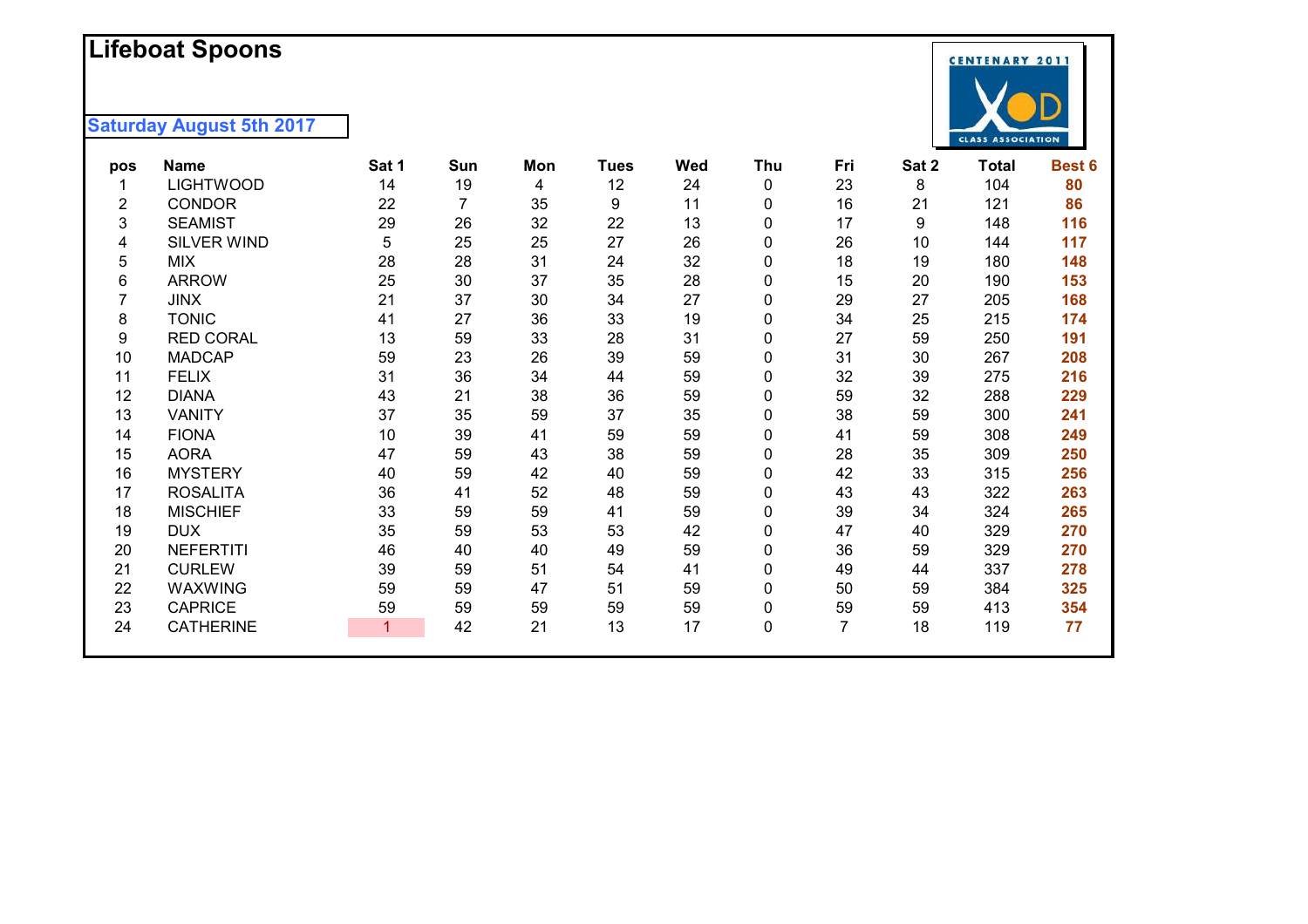# **Ron Rogers Bowl**



| pos            | Name                          | Fri            | Sat 2                   | <b>Total</b> |
|----------------|-------------------------------|----------------|-------------------------|--------------|
| 1              | <b>IBEX</b>                   | 3              | 3                       | 6            |
| $\overline{c}$ | LASS                          | $\overline{c}$ | $\overline{7}$          | 9            |
| 3              | <b>GLEAM</b>                  | $\mathbf 1$    | 11                      | 12           |
| 4              | <b>XCITATION</b>              | 11             | $\overline{\mathbf{c}}$ | 13           |
| 5              | <b>ASTRALITA</b>              | 10             | 5                       | 15           |
| 6              | <b>MADELEINE</b>              | 6              | 12                      | 18           |
| 7              | XL                            | 19             | $\mathbf{1}$            | 20           |
| 8              | <b>SIRENA</b>                 | 5              | 15                      | 20           |
| 9              | LARA                          | 9              | 13                      | 22           |
| 10             | <b>CATHERINE</b>              | $\overline{7}$ | 18                      | 25           |
| 11             | <b>GIN &amp; TONIC</b>        | 8              | 17                      | 25           |
| 12             | <b>CLAIR DE LUNE</b>          | 20             | 6                       | 26           |
| 13             | <b>SEAMIST</b>                | 17             | 9                       | 26           |
| 14             | SWALLOW                       | 4              | 24                      | 28           |
| 15             | <b>RACHEL</b>                 | 25             | 4                       | 29           |
| 16             | <b>LIGHTWOOD</b>              | 23             | 8                       | 31           |
| 17             | <b>FOXGLOVE</b>               | 12             | 23                      | 35           |
| 18<br>19       | <b>ARROW</b><br>SILVER WIND   | 15<br>26       | 20                      | 35           |
| 20             | <b>MYRTLE</b>                 | 14             | 10<br>22                | 36<br>36     |
| 21             | <b>CONDOR</b>                 | 16             | 21                      | 37           |
| 22             | <b>MIX</b>                    | 18             | 19                      | 37           |
| 23             | <b>MAGIC DRAGON</b>           | 13             | 26                      | 39           |
| 24             | <b>FALCONET</b>               | 30             | 16                      | 46           |
| 25             | <b>ASTRA</b>                  | 22             | 28                      | 50           |
| 26             | <b>LARK</b>                   | 37             | 14                      | 51           |
| 27             | <b>XPEDITIOUS</b>             | 24             | 29                      | 53           |
| 28             | <b>JINX</b>                   | 29             | 27                      | 56           |
| 29             | PRINCESS JALINA               | 21             | 36                      | 57           |
| 30             | <b>TONIC</b>                  | 34             | 25                      | 59           |
| 31             | <b>MADCAP</b>                 | 31             | 30                      | 61           |
| 32             | <b>AORA</b>                   | 28             | 35                      | 63           |
| 33             | <b>BEAVER</b>                 | 35             | 31                      | 66           |
| 34             | <b>CHARLIE FISH</b>           | 33             | 37                      | 70           |
| 35             | <b>FELIX</b>                  | 32             | 39                      | 71           |
| 36             | <b>MISCHIEF</b>               | 39             | 34                      | 73           |
| 37             | <b>MYSTERY</b>                | 42             | 33                      | 75           |
| 38             | <b>SUNSHINE</b>               | 45             | 38                      | 83           |
| 39<br>40       | <b>RED CORAL</b>              | 27<br>43       | 59<br>43                | 86           |
| 41             | <b>ROSALITA</b><br><b>DUX</b> | 47             | 40                      | 86<br>87     |
| 42             | <b>MISST</b>                  | 48             | 41                      | 89           |
| 43             | <b>DIANA</b>                  | 59             | 32                      | 91           |
| 44             | <b>PERDIX</b>                 | 51             | 42                      | 93           |
| 45             | <b>CURLEW</b>                 | 49             | 44                      | 93           |
| 46             | <b>NEFERTITI</b>              | 36             | 59                      | 95           |
| 47             | <b>VANITY</b>                 | 38             | 59                      | 97           |
| 48             | <b>FRIVOL</b>                 | 40             | 59                      | 99           |
| 49             | <b>FIONA</b>                  | 41             | 59                      | 100          |
| 50             | <b>IONA</b>                   | 44             | 59                      | 103          |
| 51             | <b>BLUE PHANTOM</b>           | 59             | 45                      | 104          |
| 52             | PARTY X                       | 46             | 59                      | 105          |
| 53             | WAXWING                       | 50             | 59                      | 109          |
| $= 54$         | <b>CAPRICE</b>                | 59             | 59                      | 118          |
| $= 54$         | <b>ESTELLE</b>                | 59             | 59                      | 118          |
| $= 54$         | <b>LONE STAR</b>              | 59             | 59                      | 118          |
| $= 54$         | LITTLE X<br><b>ZEST</b>       | 59             | 59                      | 118          |
| $= 54$         |                               | 59             | 59                      | 118          |
|                |                               |                |                         |              |